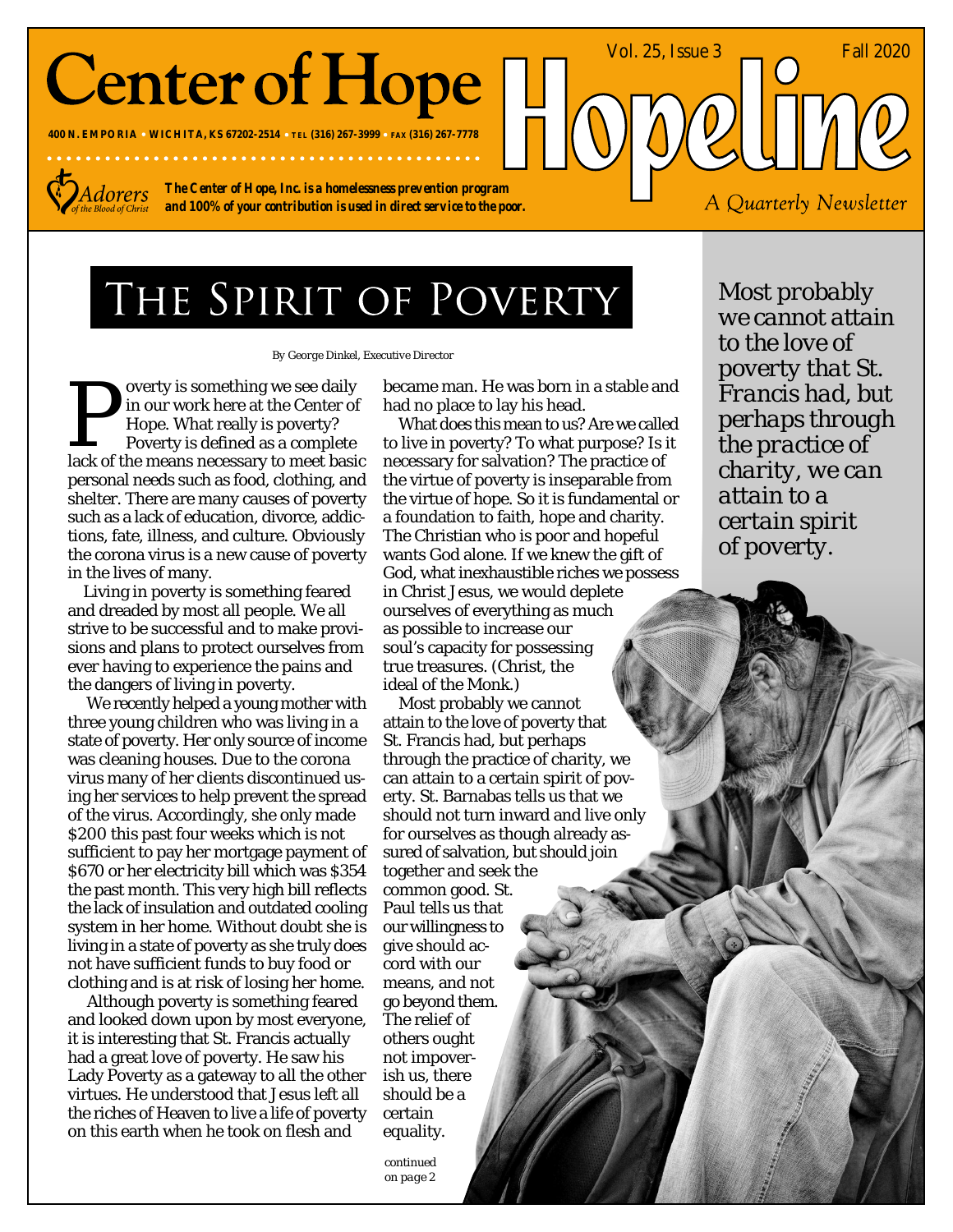**COH Board of Directors:** Chair: Tom McGrath Vice-Chair: Joe Warren Secretary: Sr. Janet Rowley, ASC

> **Board Members:** Sandi Baalman Holly Dixon Glen Dolezal Jeff Englert Kathy Kehr Sr Angela Laquet, ASC Christopher Magana Angela McCoy Robin Needham Scot Pennington May Ann Rabe Collin Stieben John Weir Sr. Susan Welsby, ASC Janice Yaeger

#### **CENTER OF HOPE, INC.**

*sponsored by the Adorers of the Blood of Christ*

> **Executive Director** George Dinkel

**Staff:** Sr. Becky Balthazor, ASC Jane Hermann Adriana Palma

**Volunteers: ASC Associates** Maralene Balthazor Mary Corrigan Jerry Dooley Brenda Eck Rebecca Elpers Jerry Ewald Bill Gress Donna Harris Connie Hotze Andrew Jaramillo Victoria Jackson Ann Latta Rachel Lewis Vernon May Carol Meyer Vanessa O'Brien Lisa Oehmke Anthony Osio Marilyn Osio James Ramsey Phyllis Ramsey Lori Rathert Sr. Tarcisia Roths, ASC Dian Rusk Mary Santiago Treva Schaffer Sr. Deborah Schovanec, ASC Eldon Schumacher Elisabeth Sims Kathy Stone Joe Stuhlsutz Alice Summers Lacey Vess Mary Jobe Waddill Marilyn Wells Nicole West Amber Wilson Carolyn Winn Janice Yaeger Patricia Yates

#### *continued from page 1*

Our plenty at the present time should supply their need so that their surplus may one day supply our need. You might ask how they will ever supply my need. I am rich and have enough to last all my life and they are so poor they will never have sufficient means to help me. Perhaps our need may not be so much in this present life but in the life to come at the time of the final judgement. If we can practice the spirit of poverty which is a driving force for our acts of charity, we will become truly blessed, for scripture tells us that "Blessed

are the poor in spirit, for theirs is the kingdom of Heaven."

With all the suffering currently being endured by so many of our dear brothers and sisters through the effects of the corona virus, now is a perfect time to come to their aid, to relieve some of their suffering. Your help is greatly needed. Now is the time.

May God bring you blessings and peace and true hope through the practice of spiritual poverty.

## C**\*vid-19** Update

We have been extremely busy here at the Center of Hope as the result of Covid-19. I can truly appreciate the plight of the health care workers at the height of the pandemic. The volume of calls we receive from people needing help is extremely high. The calls just keep coming and there is no end in sight. We continue to operate on a closed door basis to help prevent the spread of the virus and are doing all of our interviews by phone. I would like to especially recognize our staff, Adriana, Sr. Becky and Jane who are doing such an outstanding job of trying to stay on top of all these calls. They have had tremendous perseverance and patience. I am truly touched by their unending efforts.

I would also like to recognize our many volunteers that are likewise working tirelessly taking call after call and coming out to our office in spite of the risk of the virus. The days pass quickly and we rarely have any personal time available during the day. I am sure God will greatly reward them for all their sacrifices.

We ask that you keep up the prayers for our little ministry and all those suffering from the virus. It seems like I'm asking for a lot of prayers in this newsletter. St John Vianney says that "Our hearts are small, but prayer stretches them and makes them capable of loving God."

It looks like this virus may be around for some time. Our forefathers survived the great depression, the dust bowls and even several wars. I think we can offer up this little virus as our time of sacrifice. Stay safe and may God's blessings and peace be with you all.



· Please pray for the many who have suffered the physical illness from the virus and have lost family members or friends.

· Please pray for L, a 20 year old mom with a newborn baby at home. She has been unemployed since March. She owes almost \$1,500 on her utility bills.

· Please pray for A, a 32 year old mom with 5 children. She currently is not working and owes \$1,100 on her rent and \$1,991 on her utilities bills.

· Please pray for the many people who have lost their jobs or have had their hours reduced as a result of the corona virus.

· Please pray for A&B who have 3 children. A has had no income since June. They currently owe \$1,120 on their rent and \$1,302 on their utilities.

· Please pray for R, a 26 year old mom with 2 young children. R has not been able to work since June. Her electricity was just turned off and she owes over \$1,100. In addition she owes \$300 on her water bill.

· Please pray for F & G and their 3 children. F had to stop working due to Covid-19. He is waiting for his test results so he will be able to return to work. They owe \$450 on their rent and over \$2000 on their utilities.

· Please pray for those we see that are suffering from domestic violence which has increased notably most likely from the additional stresses caused by loss of job and being home with nothing to do.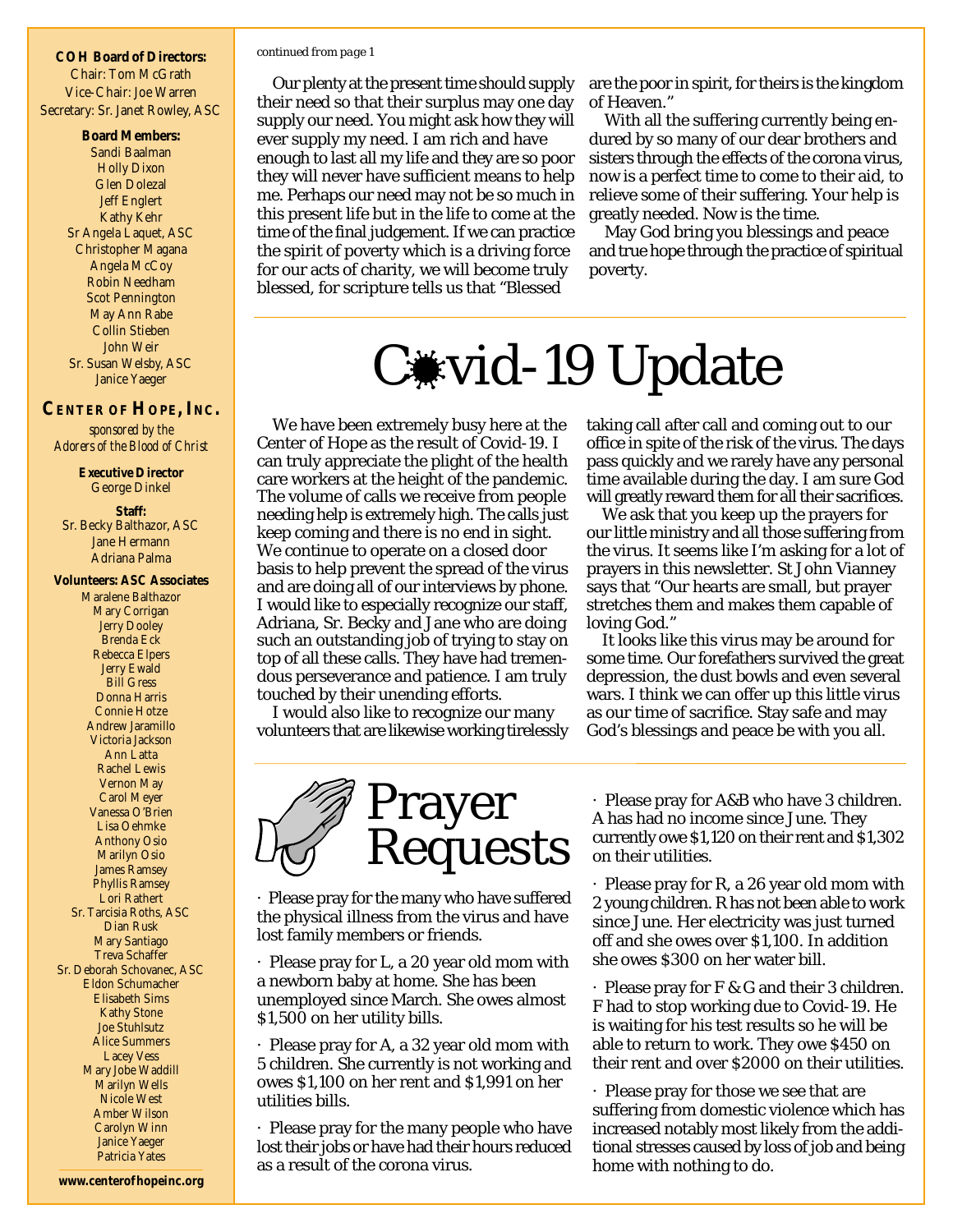## VOLUNTEER MEMORIAL

Please pray for **Barb Wattman** and **Regis Schulte**, two of our dedicated volunteers who passed away recently. Both will be greatly missed. Barb loved being a part of the Center of Hope and spending time with our volunteers on Thursday mornings. She had a great artistic talent and spent many hours helping Sr. Becky weaving mats from plastic bags for the homeless and faithfully managed our recycling for many years.



Regis also loved coming to volunteer at the Center of Hope. He would be the first to volunteer for any substitute volunteer position we needed during the week. He often came to our office multiple times during the week. Regis grew up in my home town of Victoria, Kansas and we would often spend time reminiscing.

They are both a great loss to the Center of Hope and to me personally. I appreciate having had the opportunity to stand beside them helping those in need. Please keep them in your prayers.

*The gift of holy poverty is a treasure so valuable and Divine that we are not really worthy to carry it within ourselves. It is a heavenly strength that crushes underfoot all earthly and transitory things; it removes every obstacle from the soul that might hold it back from freely flying to God*. (St Francis)

*May the power of Your Love, O Lord, fiery and sweet as honey, wean my heart from all that is under heaven, so that I may die for love of Your love, You who were so good as to die for love of my love.* (St Francis)

#### CENTER OF HOPE RECOGNITION GIFTS

#### *IN HONOR OF*

Betty Butler Jane Hermann Birthday Ella Mae McGuire Mary Santiago Birthday Sr. Deborah Scholvanec, ASC Birthday Anthony Sota Rev. Kenneth Van Haverbeke

#### *IN MEMORY OF*

Bethany Nicole Chawk Ken Meyer Mary Meyer Jeannie Rosenhamer Regis Schulte Joe Stuhlsatz Barbara Wattman

# Fund Development



Luke C., one of our dedicated donors to the Center of Hope for the past several years, recently decided to do some fundraising for the Center of Hope. He spent many of his spare hours weaving key chains and bracelets, which he sold with all the proceeds going to serve the many poor clients of the Center of Hope. He even inspired his brothers and cousins to join in this adventure and has raised \$476 for the poor families we serve. His unending kindness will not be forgotten and will bring about many blessings.



*Thank you Luke — you have a good and kind heart!!!*